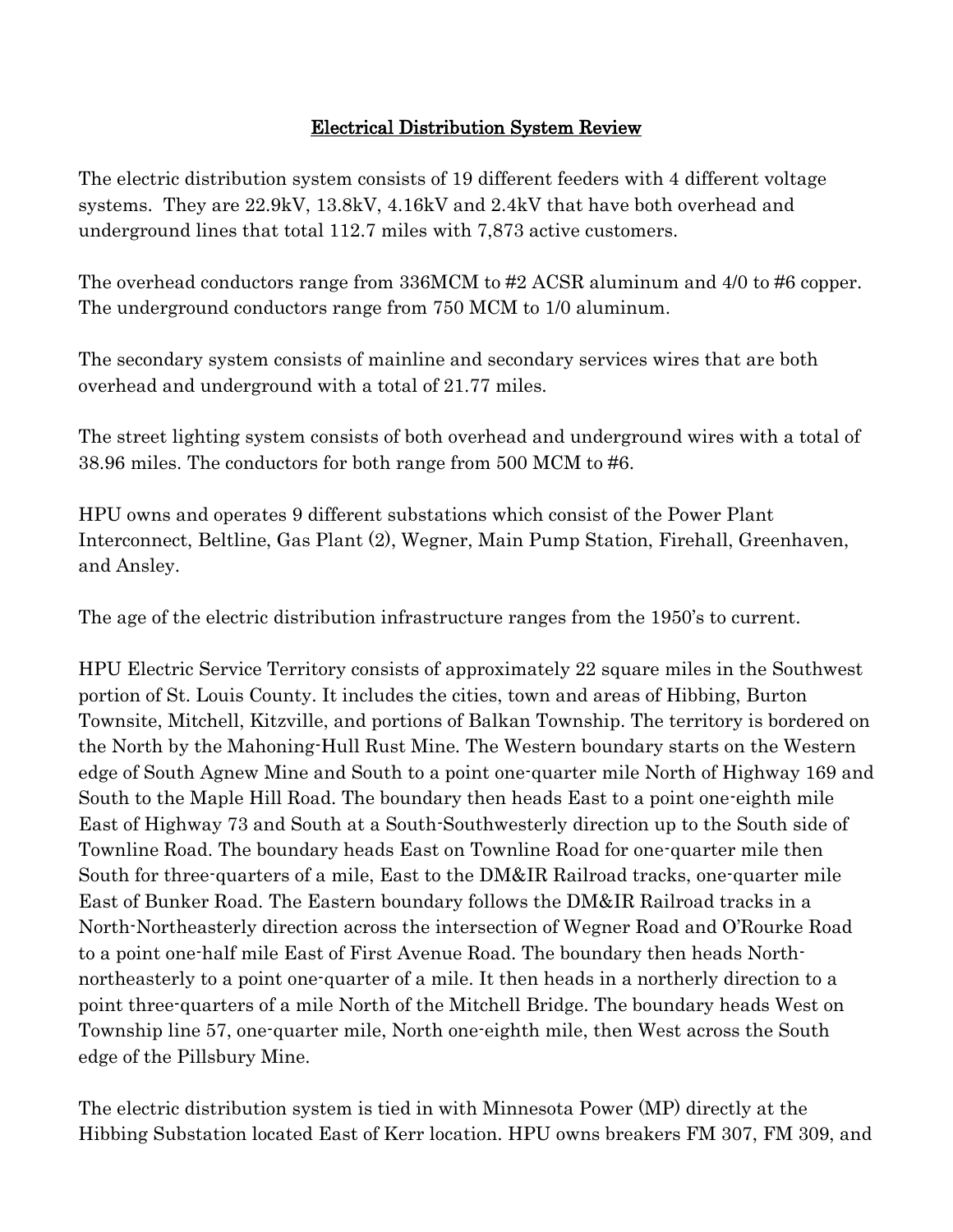the locations in the MP Substation. Feeder 307 follows a route along Highway 63 East to West 5th Ave., then North to Grant Street, and East to the Power Plant. Feeder 309 heads South to Ansley Road, then East to W. 9th Ave., then South to Highway 169, the East to Veteran's Park. It branches out and heads south along 1st Ave. to Townline Road and ends at the Water Treatment Plant. It continues east from Veteran's Park along Highway 169 to the roundabout and heads north along the Beltline to E. 15th Street, then West to Michigan Street Alley to the Power Plant.

Feeders 307 and 309 are on a closed loop system with breakers located at both MP Hibbing Substation and HPU Power Plant Interconnect Substation.

Lake Country Power (LCP) and Minnesota Power (MP) both have electrical service territory inside the city limits of Hibbing. This makes Hibbing unique in Minnesota. HPU has other utilities in these areas of LCP Electric Service Territory: (1.9 square miles wastewater Treatment Plant, Country Estates, Rivercreek); (0.8 square miles W. Old Highway 169, Pintar Road, W. Townline Road); (0.6 miles N. Hughes Road). HPU has other utilities in two MP Electric Service Territories (3.21 square miles & Elm Lake); (1.78 square miles down Highway 37).

HPU does not have any Interruptible Rate customers and currently does not offer Off-Peak Rates. Through AMI development, HPU can start efforts to improve system load and power quality.

One example of the electrical system load is shown for July 2018. Note the "On-Peak" sales and the "Off-Peak" valleys.

Finally, attached are projects that we have completed the design work.

- North Howard Alley
- $\bullet$  5<sup>th</sup> & 6<sup>th</sup> Ave. E. 2500-3100 Blocks